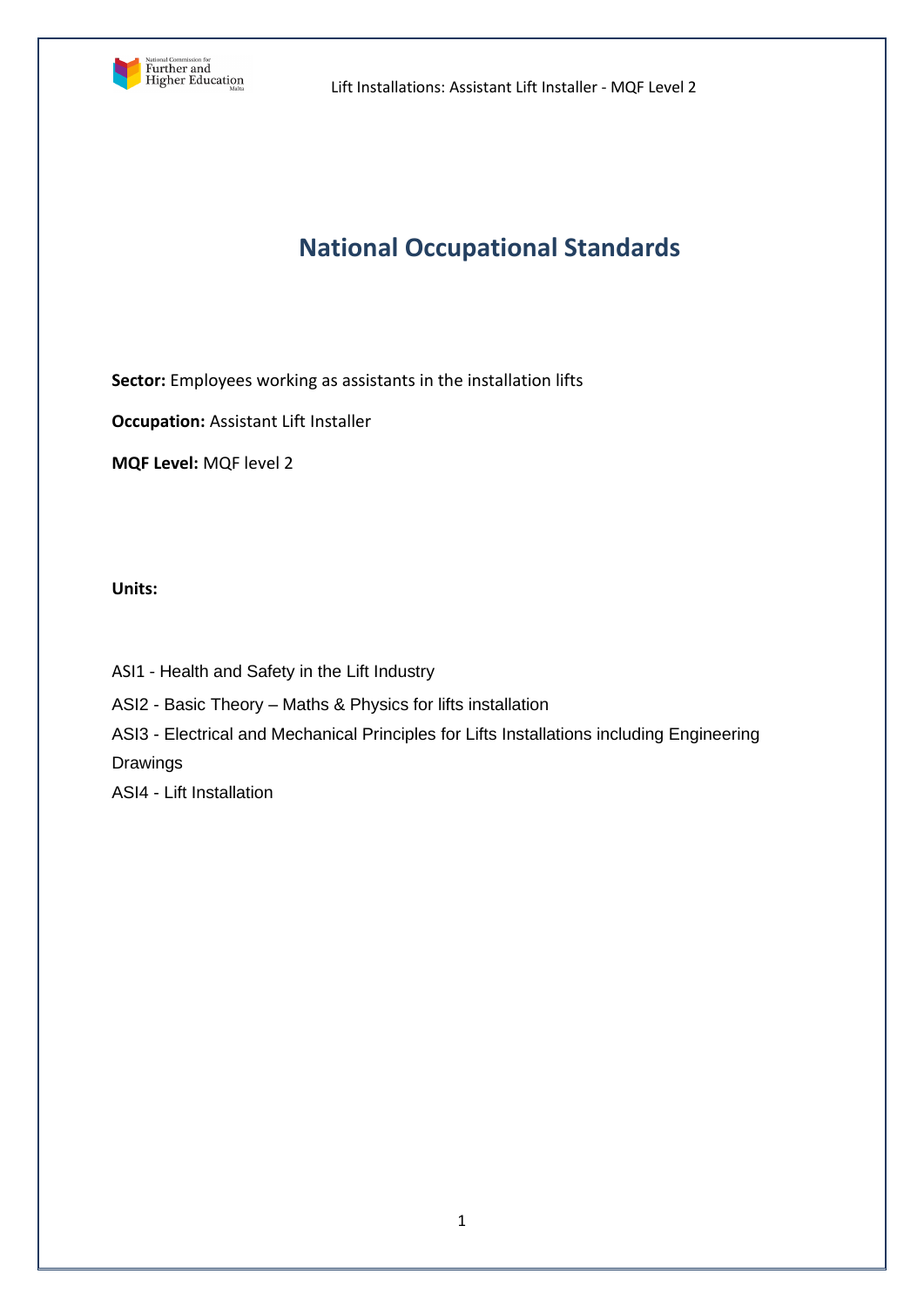

# **ASI1 Unit 1: Health and Safety in the Lift Industry**

This unit lists the knowledge and skills needed by a person holding this position to carry out work in compliance with health and safety requirements. Upon completion of this unit, the person carrying out this work will possess the necessary knowledge and skills to follow health and safety procedures which ensure that their actions do not create health and safety risks to self or others.

### **Performance Criteria**

The candidate must have the necessary knowledge and skills to:

- 1. Deal with hazard and risk in a lift installation and maintenance context
- 2. Deal with associated hazards while carrying out installations, maintenance and fault diagnosis on lifts
- 3. Be responsible for utilising personal protective equipment (PPE) that one needs to use for measuring and setting out activities and electrical installations
- 4. Ensure to take specific safety precautions that are to be taken before and during installation to reduce typical risk
- 5. Deal with hazards associated with the tools and equipment used, and how they can be minimised
- 6. Comply with the procedures that are to be carried out before starting work on the installation including any specific legislation, regulations or codes of practice for the activities, equipment or materials
- 7. Comply with health and safety regulations when manually handling heavy loads and carrying techniques
- 8. Collaborate with co-workers by using effective communication methods and skills that facilitate safety in lift installation
- 9. Collaborate with qualified personnel on tasks related to the safe isolation of electrical components
- 10. Deal with safety components of lifts correctly
- 11. Ensure that one handles *hazardous materials* on a work site correctly and disposes of such materials in accordance with health and safety procedures
- 12. Ensure that one implements safety precautionary measures that are required when one is working at heights and scaffold system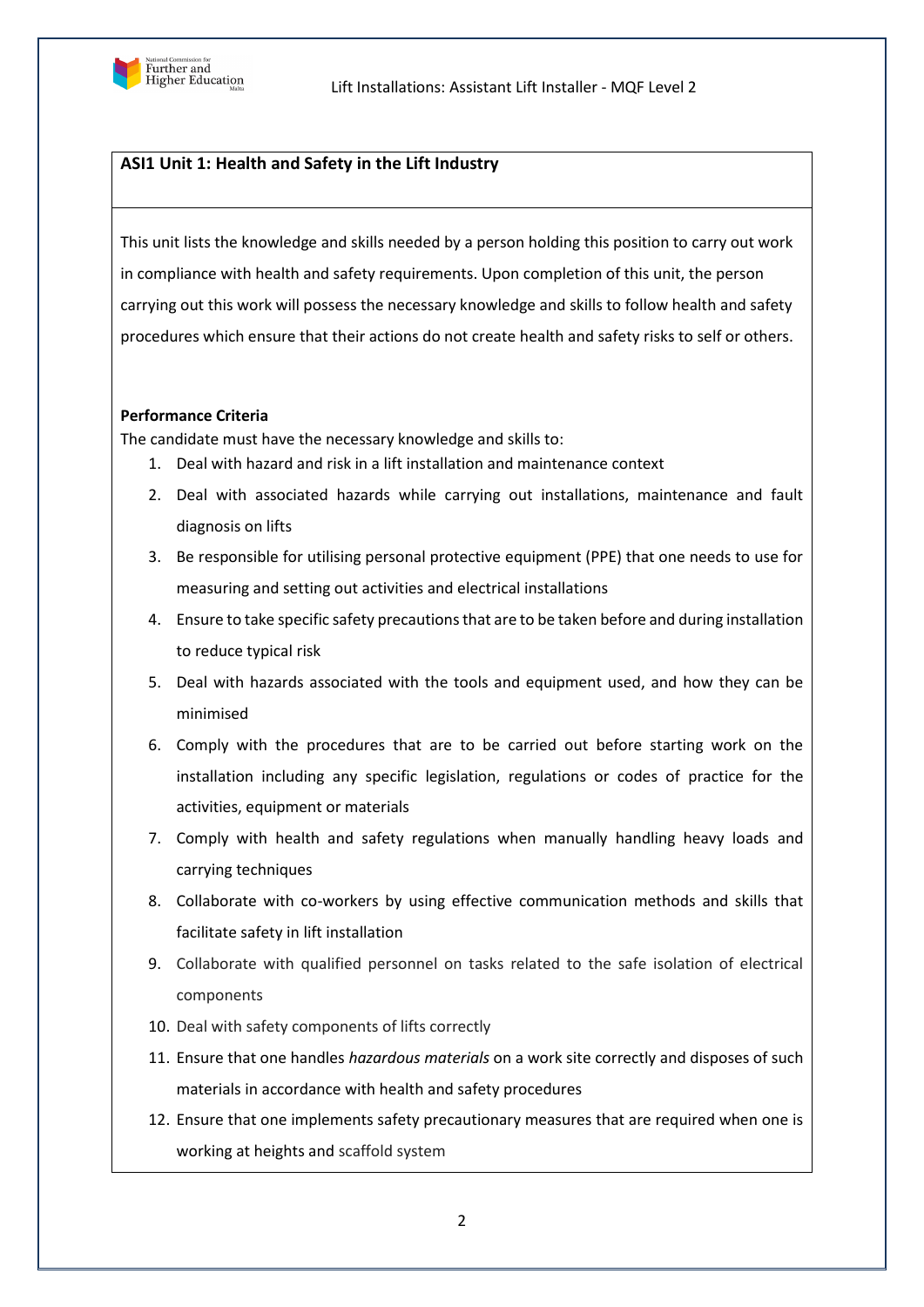

- 13. Collaborate with qualified personnel to safely isolate services during installation to provide safe access and working arrangements for the installation area
- 14. Ensure that the work area is safe and free from foreign objects and debris
- 15. Collaborate with qualified personnel to connect equipment to power supplies
- 16. Ensure that one immediately informs designated personnel of problems that cannot be resolved
- 17. Collaborate with qualified personnel during the isolation and lock-off procedure

# **Required Knowledge**

The Assistant Lift Installer must know and explain:

- 1. Their responsibilities under the Occupational Health and Safety Act
- 2. What constitutes hazards and risks in a lift installation
- 3. The hazards associated whilst carrying out installations
- 4. The personal protective equipment (PPE) that one needs to use for measuring and setting out activities and electrical installations
- 5. The specific safety precautions that are to be taken before and during installation
- 6. The hazards associated with the tools and equipment used, and how they can be minimised
- 7. The procedures to be carried out before starting work on the installation including any specific legislation, regulations or codes of practice for the activities, equipment or materials
- 8. How to apply correct manual lifting and carrying techniques
- 9. And communication methods and skills that facilitate safety in lift installation
- 10. On how to identify and operate safely electrical isolating components under supervision
- 11. Safety components for lifts
- 12. How the various *hazardous materials* on a work site should be correctly handled and disposed of in accordance with health and safety procedures
- 13. The safety precautionary measures required when working at heights or on a scaffold system
- 14. On how to assist qualified personnel on how to safely isolate services during installation, in order to provide safe access and working arrangements for the installation area
- 15. On how to leave the work area in a safe condition and free from foreign objects and debris
- 16. On how to assist qualified personnel to connect equipment to power supplies
- 17. The isolation and lock-off procedure while assisting qualified personnel.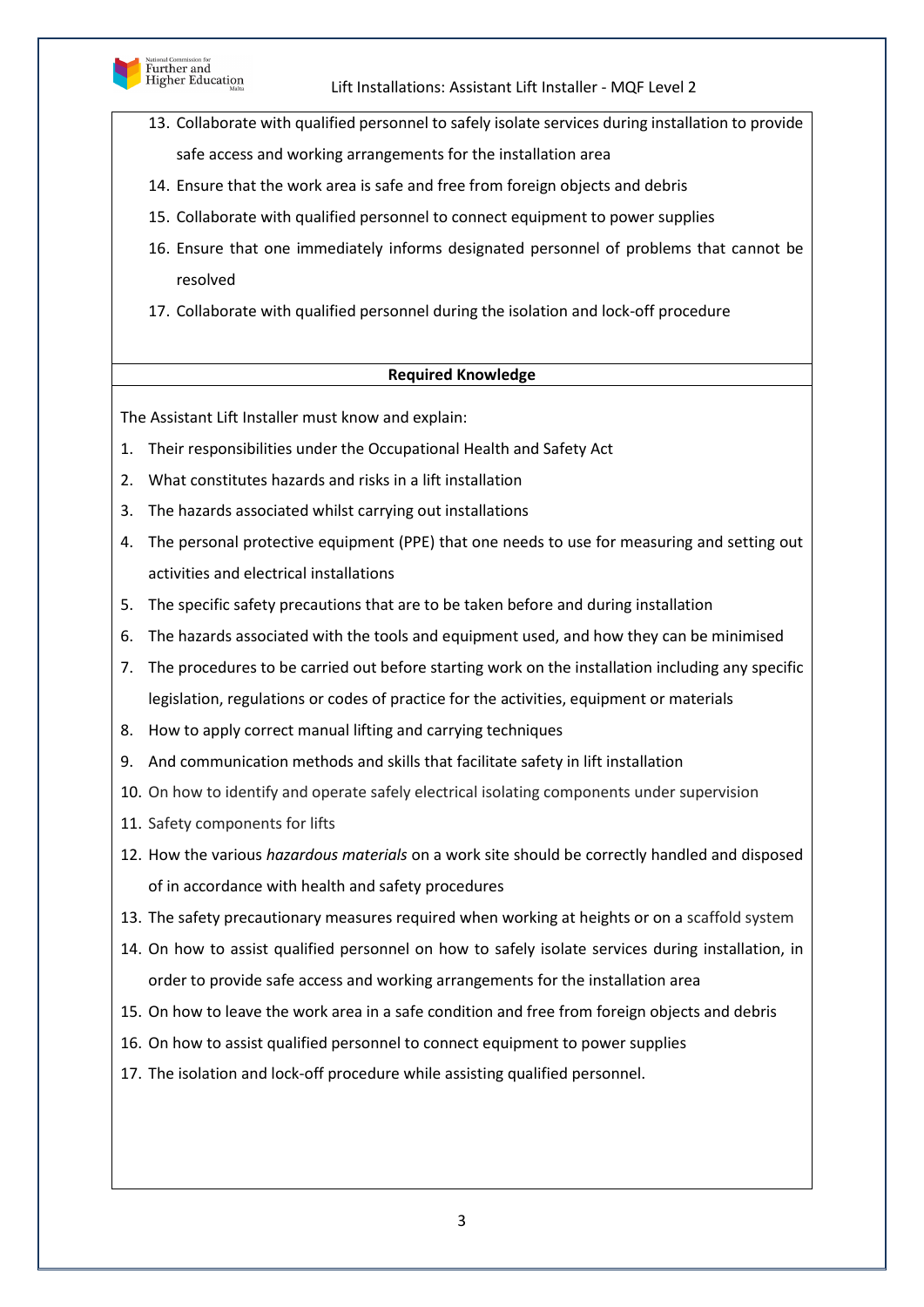

### **Required Skills**

The Assistant Lift Installer must be able to:

- 1. List the associated hazards whilst carrying out installations and take the necessary precautions
- 2. Source personal protective equipment (PPE) that one needs to use
- 3. Apply specific safety precautions that are to be taken before and during installation
- 4. Select and safely use the tools and equipment required for the lift installation
- 5. Apply the correct procedures before starting work on the installation including any specific legislation, regulations or codes of practice for the activities, equipment or materials
- 6. Select and apply the correct manual lifting and carrying techniques
- 7. Apply effective communication methods and skills that facilitate safety in lift installation
- 8. Identify and operate safely electrical isolating components under supervision
- 9. Show how safety components for lifts work
- 10. Demonstrate how the various *hazardous materials* on a work site should be correctly handled and disposed of in accordance with health and safety procedures
- 11. Apply safety precautionary measures required when working at heights and on scaffold system
- 12. Practice safe isolation of services during installation to provide safe access and working arrangements for the installation area
- 13. Prepare the work area to create a safe working environment, that is free from foreign objects and debris
- 14. Demonstrate how to assist qualified personnel in connecting equipment to power supplies
- 15. Identify the isolation and lock-off procedures whilst assisting qualified personnel.
- 16. Discuss best practice that facilitates collaboration with team members in an installation
- 17. Identify various *hazardous materials* on a work site and how they can be correctly handled and disposed of in accordance to health and safety procedures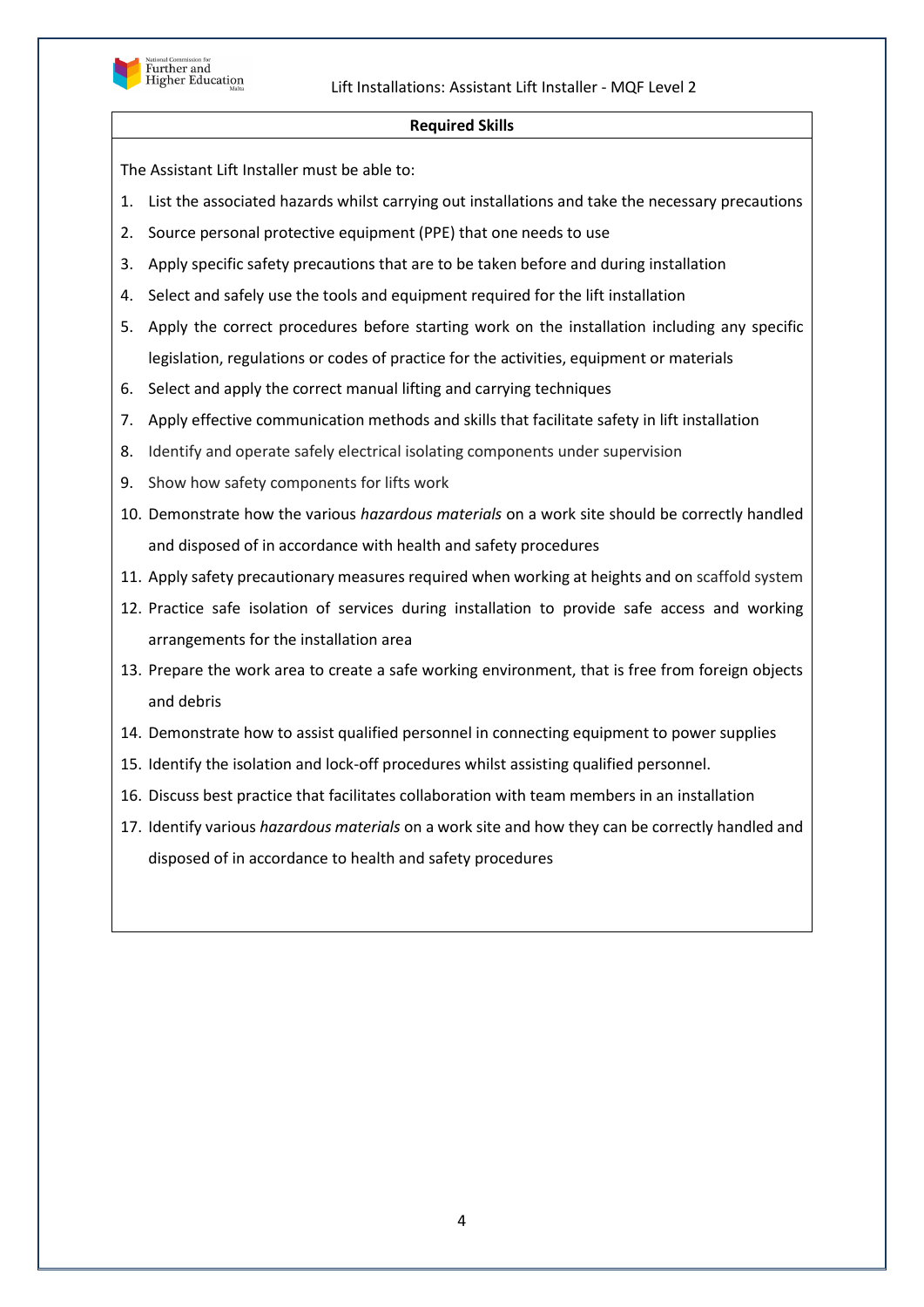

# **ASI2 – Unit 2: Basic Theory – Maths & Physics for lifts installation**

This unit lists the knowledge and skills needed by a person holding this position to carry out basic calculations in relation to the installation of a lift. Upon completion of this unit, the person carrying out this work will possess the necessary knowledge to understand the theory and carry out the necessary calculations for the completion of a lift installation.

### **Performance Criteria**

The candidate must have the necessary knowledge and skills to:

- 1. Carry out basic arithmetic operations and functions and rounding off up to three decimal places
- 2. Carry out basic mathematical operations involving ratios, proportions and percentages
- 3. Carry out basic tasks in calculating the perimeter, circumference, area and volume of various simple two and three dimensional profiles
- 4. Deal with the interpretation of a plan and correctly transpose measurements onto a given site
- 5. Carry out exercises using the principles of mass, weight and density
- 6. Carry out measuring tasks using suitable measuring instruments, in order to determine various dimension ranges
- 7. Understand basic principles of electricity

### **Required Knowledge**

The Assistant Lift Installer must know and explain:

- 1. Basic arithmetic operations and functions of fractions and decimals and rounding off up to three decimal places
- 2. Basic mathematical operations involving ratios, proportions and percentages
- 3. Formulae used to calculate the perimeter, circumference, area and volume
- 4. The principle differences between mass, weight and density
- 5. On how to Use appropriate instruments for measuring dimensions for various ranges
- 6. The basic principles of electricity
- 7. The principle difference between voltage, current, resistance and power

### **Required Skills**

The Assistant Lift Installer must be able to:

1. Present the results of basic arithmetic operations and analyse basic arithmetic operations and functions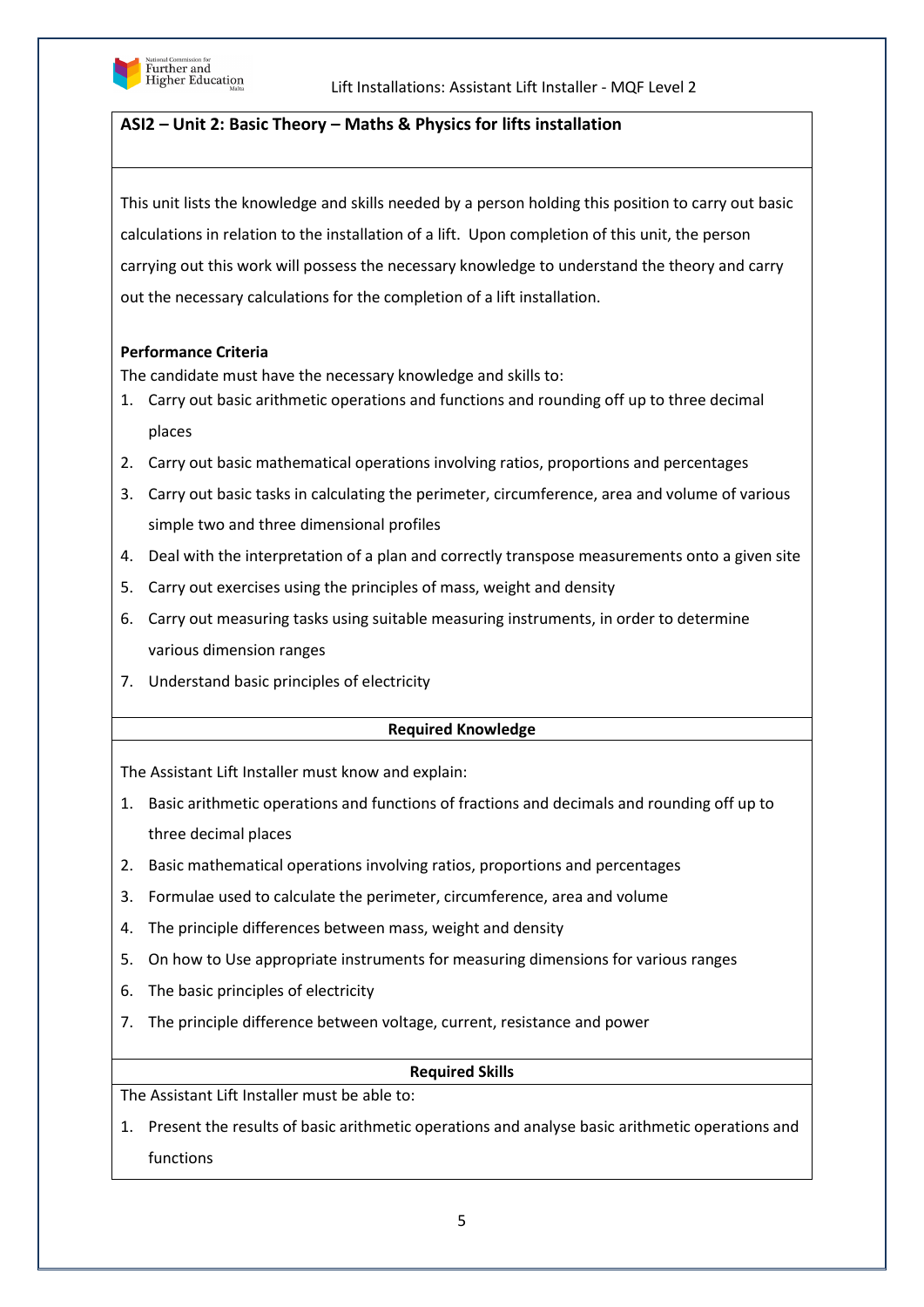

- 2. Present the results of basic mathematical operations involving ratios, proportions, and percentages
- 3. Select the correct formulae used to calculate the perimeter, circumference, area and volume of various simple profiles
- 4. Identify various instruments utilised for measuring dimensions for various ranges
- 5. Understand the relevant sections from basic principles of electricity that are relevant to lift installation tasks
- 6. Identify lift functions that require voltage, current, resistance and power in a lift installation context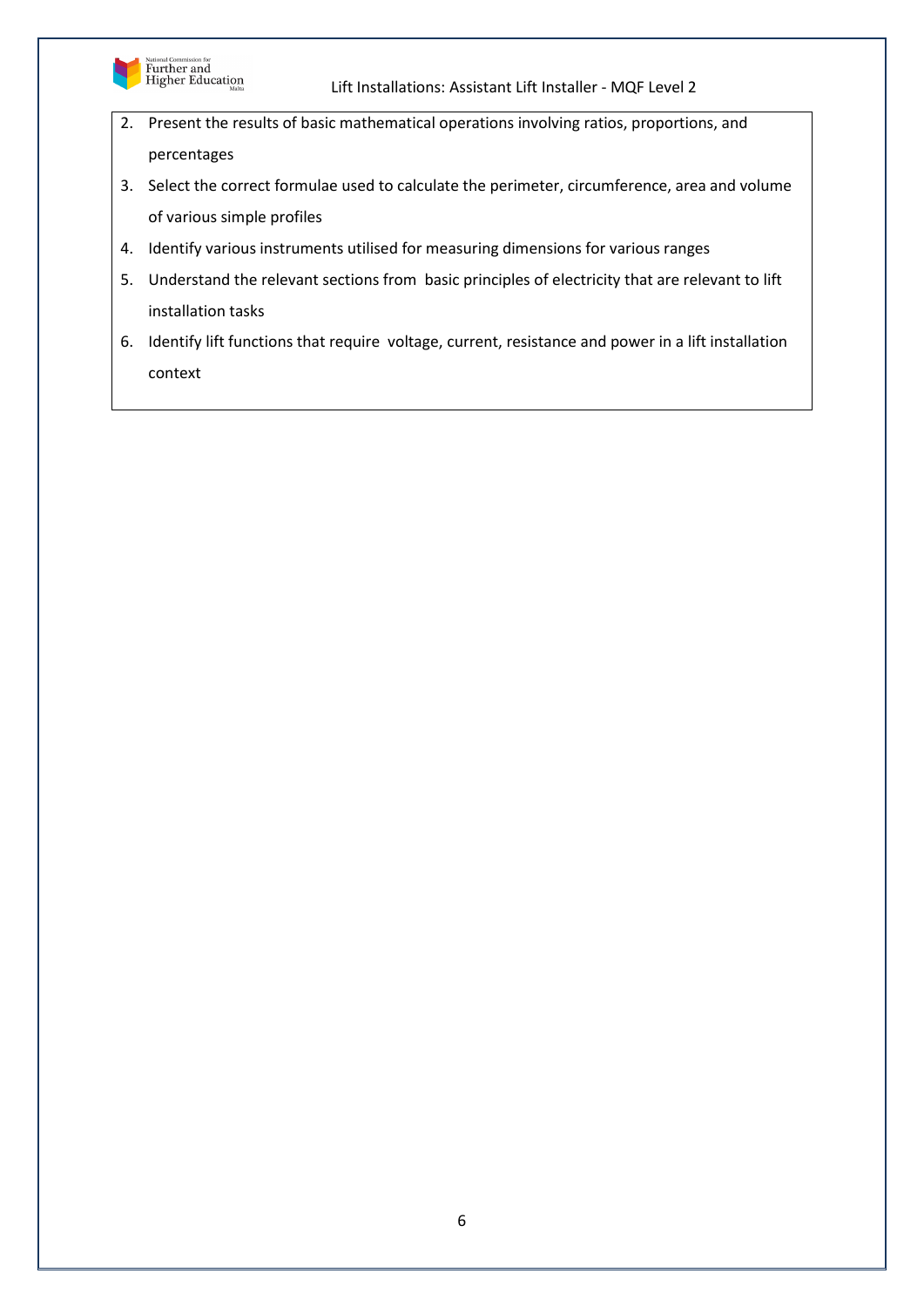

# **ASI3 – Unit 3: Electrical and Mechanical Principles for Lifts Installations / Engineering Drawings & Documents**

This unit lists the knowledge and skills needed by a person holding this position to understand and assist in the installation of a lift. Upon completion of this unit, the person carrying out this work will possess the necessary knowledge to understand the principles for the completion of a lift installation. This will include the applicable of the relevant standards.

### **Performance Criteria**

- 1. Collaborate with qualified personnel to install the lift's main mechanical, hydraulic and electrical components
- 2. Carry out lift installation tasks under supervision for traction lifts, gearless MRL traction lift and hydraulic lifts
- 3. Carry out tasks on the installation of the various components making up the safety circuit under qualified supervision
- 4. Collaborate assisting the qualified professional out the appropriate electrical checks
- 5. Comply with standards during lift installations assisting the qualified professional
- 6. Collaborate with qualified professional to connect electrical earthing systems utilised in lift installations
- 7. Collaborate with qualified professional when installing electrical hardware utilised in lift installations
- 8. Collaborate by assisting lift installer when installing conduits, cable trunking, ladder racking and cable trays installations
- 9. Collaborate by assisting lift installer when connecting various switches, sensors and other fittings
- 10. Collaborate by assisting lift installer in the installation of all parts marking up the mechanical system for a lift installation

### **Required Knowledge**

The Assistant Lift Installer must know and explain:

- **1.** Drawings and describe the sequence of work when installing lifts
- **2.** The lift's main mechanical, hydraulic and electrical components
- **3.** The principles of: gear traction lift, gearless MRL traction lift with VVVF motor and hydraulic lifts
- **4.** The functions of: the various components making up the safety circuit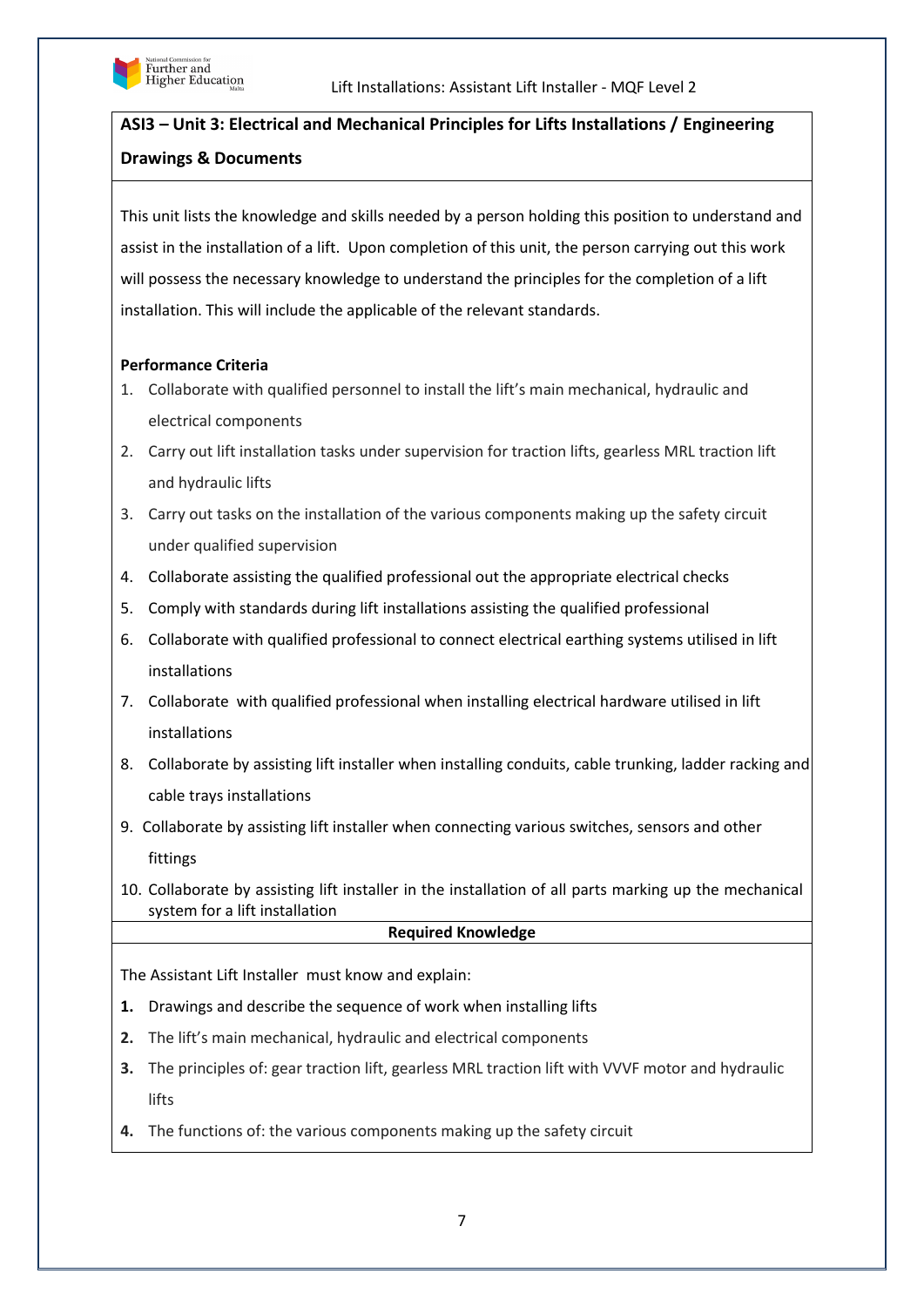

Further and<br>Higher Education

### Lift Installations: Assistant Lift Installer - MQF Level 2

- **5.** The function and installation of the various electrical components and switches used in lift installations
- **6.** The electrical earthing systems utilised in lift installations
- **7.** The electrical hardware utilised in installations
- **8.** The typical features of the electrical installation for a lift
- **9.** How to connect various switches, sensors and other fittings when assisting a qualified professional
- **10.** The Mechanical Principles including safety gear & their Applications for lifts
- **11.** The lift information such as drawings, manufactures' manuals and circuit diagrams, required as reference during installation tasks

**12.** Applicable lift standards in the installation of lifts such as distances and tolerances.

### **Required Skills**

The Assistant Lift Installer must be able to:

- 1. Demonstrate how the lift's main mechanical, hydraulic and electrical components function
- 2. Show how to carry out lift installation tasks under supervision for traction lifts with machine room, gearless MRL traction lift with VVVF motor and indirect / direct hydraulic lifts
- 3. Demonstrate how to carry out the appropriate electrical safety checks according to instructions
- 4. Show how to carry out the assigned supervised tasks on the installation of various typical electrical equipment used in lift installations
- 5. Plan and carry out the assigned supervised tasks on electrical earthing systems utilised in lift installations
- 6. Demonstrate how to carry out the assigned supervised tasks on electrical hardware utilised in lift installations
- 7. Demonstrate how to undertake assigned supervised tasks on conduits, cable trunking, ladder racking and cable trays installations
- 8. Show how to carry out the assigned supervised tasks to connect various switches, sensors and other fittings
- 9. Assemble lift mechanical components complying with the Mechanical Principles & their applications for lifts
- 10. Assemble lift mechanical components including cabin structure, guide rails relating to lift installations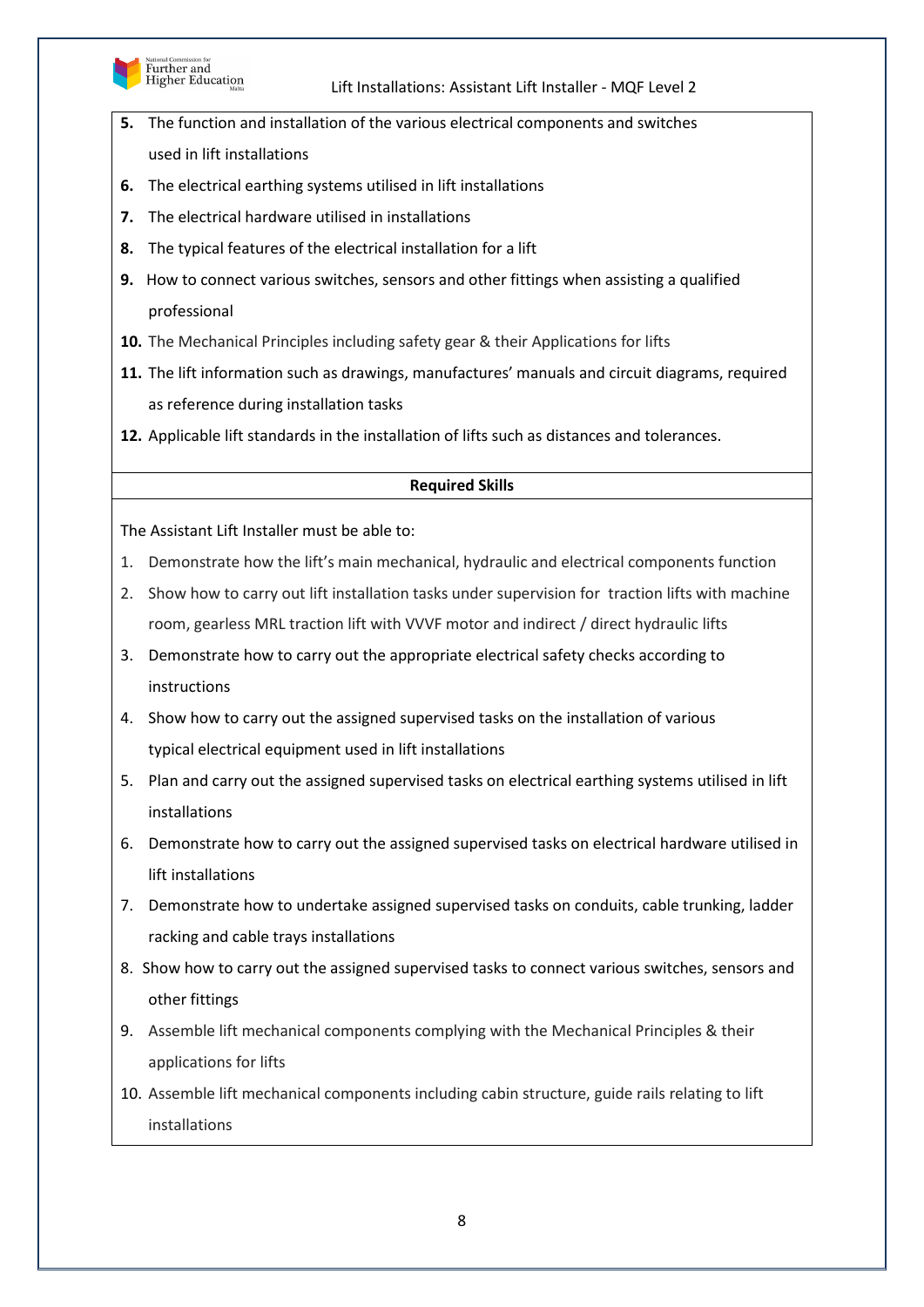

- 11. Use manufactures manuals, circuit diagrams, drawings and other relevant documents when
	- planning a given installation task
- **12.** Apply parts of the standards governing the lift industry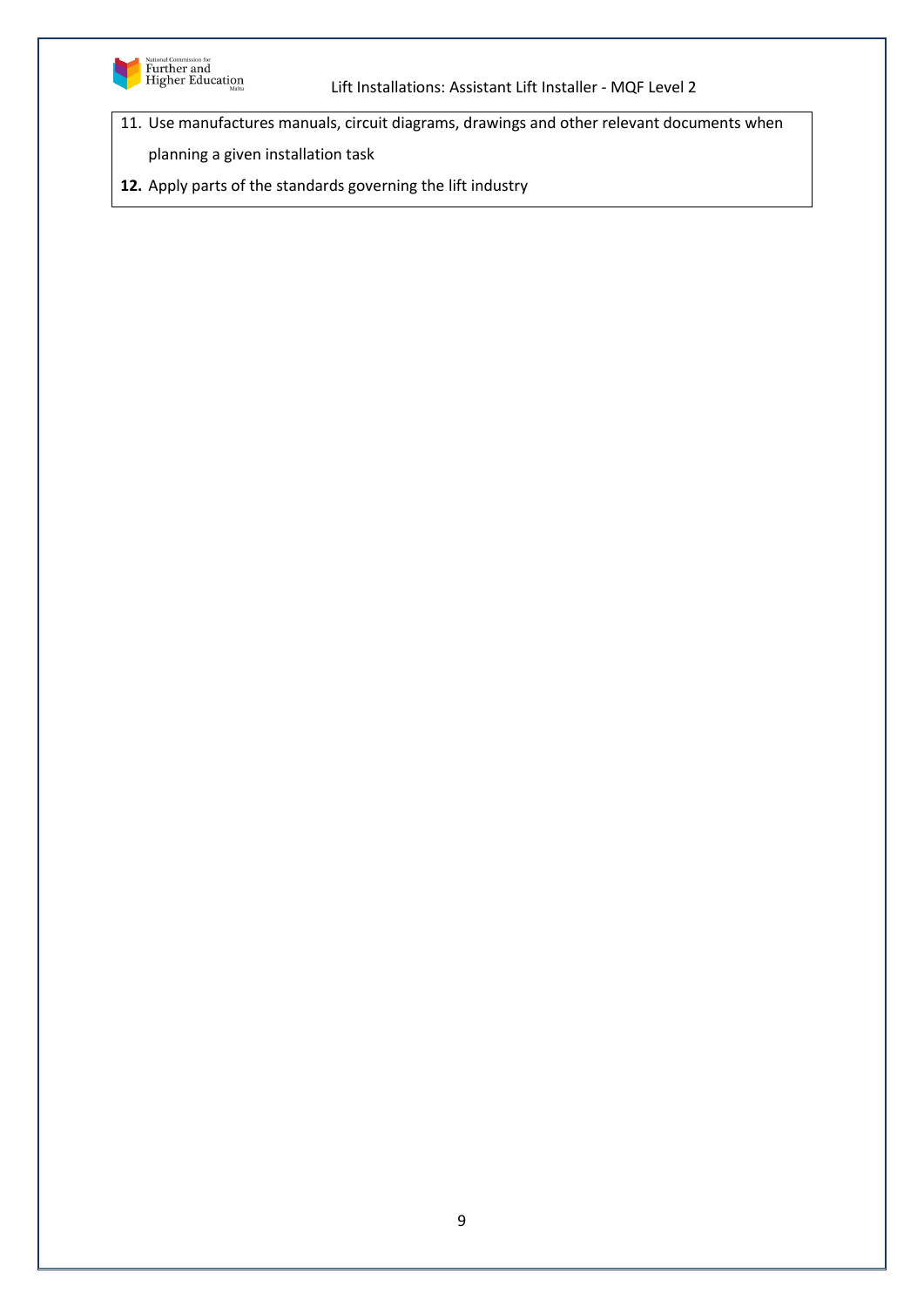

# **ASI4 – Unit 4: Lift installation**

This unit lists the knowledge and skills needed by a person holding this position to understand and assist in the installation of a lift. Upon completion of this unit, the person carrying out this work will possess the necessary knowledge to assist in the installation of a lift as per manufacturer's instruction and relevant applicable standards.

### **Performance Criteria**

- 1. Collaborate using lift industry terminology when discussing a given lift installation
- 2. Carry out lift installation by assisting the qualified installer in the different layouts of Pit layouts; Machine room layouts; MRL layouts; etc.
- 3. Collaborate with a qualified installer following the principles of locking devices; electrical safety chain; progressive safety gear; safety rope; pressure relief valve, shut-off valve, pit ventilation
- 4. Comply with the manufacturers' specifications and standards governing the lift industry when assisting a qualified installers in typical lift installation set-ups
- 5. Collaborate with qualified installer/electrician on basic electrical installation circuits,
- 6. Carry out tasks to establish datum lines by correctly using plumb lines
- 7. Collaborate with a qualified installers to install Lift Ropes and Chains and Ancillary Components
- 8. Ensure to take measurements assisting qualified professional for Traction / MRL Lift Installation, Hydraulic Lift Installation and Ancillary Equipment in three planes front to back, side to side, and top to bottom when making sure the lift well will accommodate the lift

### **Required Knowledge**

The Assistant Lift Installer must know and explain:

- 1. Lift industry terminology when discussing a given lift installation task
- 2. The different layouts of Pit layouts; Machine room layouts; MRL Shaft layouts
- 3. The method to be used for a typical installation
- 4. The principles of locking devices; electrical safety chain; progressive safety gear; safety rope; pressure relief valve, shut-off valve, shaft ventilation
- 5. On how to organise typical lift installation set-ups to comply with the manufacturers' specifications and standards governing the lift industry
- 6. Basic electrical installation circuits, electrical symbols, voltages and the various means of isolating electrical systems in lift installation